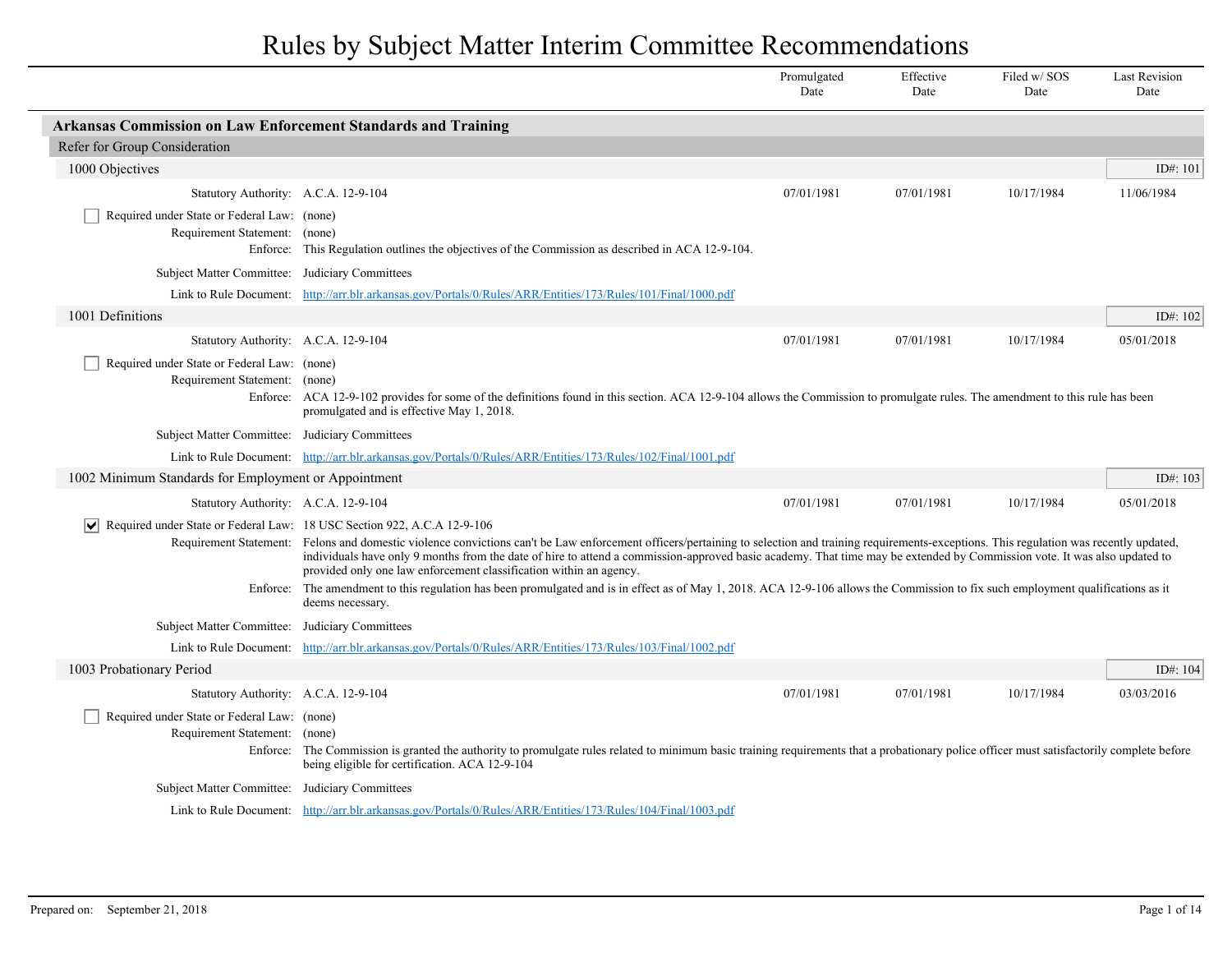|                                                                              |                                                                                                                                                                                                                                                                                                                | Promulgated<br>Date | Effective<br>Date | Filed w/SOS<br>Date | <b>Last Revision</b><br>Date |
|------------------------------------------------------------------------------|----------------------------------------------------------------------------------------------------------------------------------------------------------------------------------------------------------------------------------------------------------------------------------------------------------------|---------------------|-------------------|---------------------|------------------------------|
| 1004 College Education Credits                                               |                                                                                                                                                                                                                                                                                                                |                     |                   |                     | ID#: 105                     |
| Statutory Authority: A.C.A. 12-9-104                                         |                                                                                                                                                                                                                                                                                                                | 07/01/1981          | 07/01/1981        | 10/17/1984          | 11/06/1984                   |
| Required under State or Federal Law: (none)<br>Requirement Statement: (none) | Enforce: This Regulation allows for college credit hours to be used in conjunction with law enforcement training hours to determine eligible certifications as a law enforcement officer.<br>ACA 12-9-104.                                                                                                     |                     |                   |                     |                              |
| Subject Matter Committee: Judiciary Committees                               |                                                                                                                                                                                                                                                                                                                |                     |                   |                     |                              |
|                                                                              | Link to Rule Document: http://arr.blr.arkansas.gov/Portals/0/Rules/ARR/Entities/173/Rules/105/Final/1004.pdf                                                                                                                                                                                                   |                     |                   |                     |                              |
| 1005 Minimum Standards for Training                                          |                                                                                                                                                                                                                                                                                                                |                     |                   |                     | ID#: 106                     |
| Statutory Authority: A.C.A. 12-9-104                                         |                                                                                                                                                                                                                                                                                                                | 07/01/1981          | 07/01/1981        | 10/17/1984          | 05/01/2018                   |
| Required under State or Federal Law: A.C.A. 12-9-106                         | Requirement Statement: Requires law enforcement officers to complete training in a certain amount of time.<br>Enforce: The Commission has the authority to set minimum standards for training under ACA 12-9-104. The amendment to this regulation has been promulgated and is effective as of May<br>1, 2018. |                     |                   |                     |                              |
| Subject Matter Committee: Judiciary Committees                               |                                                                                                                                                                                                                                                                                                                |                     |                   |                     |                              |
|                                                                              | Link to Rule Document: http://arr.blr.arkansas.gov/Portals/0/Rules/ARR/Entities/173/Rules/106/Final/1005.pdf                                                                                                                                                                                                   |                     |                   |                     |                              |
| 1006 Extension of Time Limit for Course Completion                           |                                                                                                                                                                                                                                                                                                                |                     |                   |                     | ID#: 107                     |
| Statutory Authority: A.C.A. 12-9-104                                         |                                                                                                                                                                                                                                                                                                                | 07/01/1981          | 07/01/0198        | 10/17/1984          | 11/06/1984                   |
| Required under State or Federal Law: (none)<br>Requirement Statement: (none) | Enforce: The Commission may promulgate rules to establish the minimum selection and training standards for admission to employment. This Regulation allows the Commission to grant<br>an extension of time, under certain circumstances, to complete required courses.                                         |                     |                   |                     |                              |
| Subject Matter Committee: Judiciary Committees                               |                                                                                                                                                                                                                                                                                                                |                     |                   |                     |                              |
|                                                                              | Link to Rule Document: http://arr.blr.arkansas.gov/Portals/0/Rules/ARR/Entities/173/Rules/107/Final/1006.pdf                                                                                                                                                                                                   |                     |                   |                     |                              |
| 1007 Examinations                                                            |                                                                                                                                                                                                                                                                                                                |                     |                   |                     | ID#: 108                     |
| Statutory Authority: A.C.A. 12-9-104                                         |                                                                                                                                                                                                                                                                                                                | 07/01/1981          | 07/01/1981        | 10/17/1984          | 11/06/1984                   |
| Required under State or Federal Law: (none)<br>Requirement Statement: (none) | Enforce: 12-9-104 allows the Commission to promulgate rules to establish minimum curriculum requirements.                                                                                                                                                                                                      |                     |                   |                     |                              |
| Subject Matter Committee: Judiciary Committees                               |                                                                                                                                                                                                                                                                                                                |                     |                   |                     |                              |
|                                                                              | Link to Rule Document: http://arr.blr.arkansas.gov/Portals/0/Rules/ARR/Entities/173/Rules/108/Final/1007.pdf                                                                                                                                                                                                   |                     |                   |                     |                              |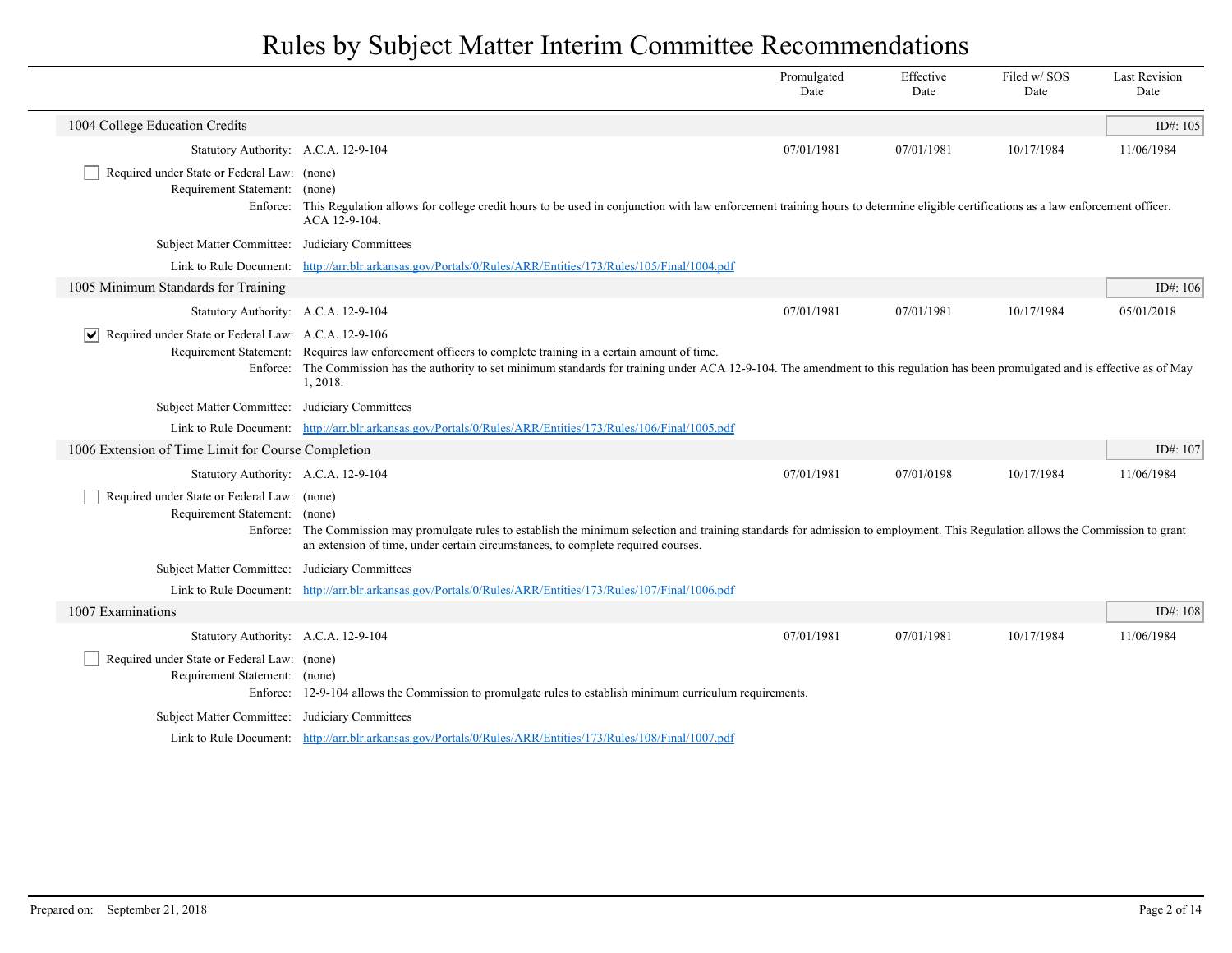|                                                                                  |                                                                                                                                                                                                                                                                                                                                                                                                                                                                                       | Promulgated<br>Date | Effective<br>Date | Filed w/SOS<br>Date | <b>Last Revision</b><br>Date |
|----------------------------------------------------------------------------------|---------------------------------------------------------------------------------------------------------------------------------------------------------------------------------------------------------------------------------------------------------------------------------------------------------------------------------------------------------------------------------------------------------------------------------------------------------------------------------------|---------------------|-------------------|---------------------|------------------------------|
| 1008 Waiver for Equivalent Training - Reciprocity                                |                                                                                                                                                                                                                                                                                                                                                                                                                                                                                       |                     |                   |                     | ID#: 109                     |
| Statutory Authority: A.C.A. 12-9-104                                             |                                                                                                                                                                                                                                                                                                                                                                                                                                                                                       | 07/01/1981          | 07/01/1981        | 10/17/1984          | 05/23/1999                   |
| Required under State or Federal Law: (none)<br>Requirement Statement: (none)     | Enforce: ACA 12-9-106 requires the Commission to issue certificates for completion of a course of study in this state or another state conforming to the content and quality required by the<br>Commission.                                                                                                                                                                                                                                                                           |                     |                   |                     |                              |
| Subject Matter Committee: Judiciary Committees                                   |                                                                                                                                                                                                                                                                                                                                                                                                                                                                                       |                     |                   |                     |                              |
|                                                                                  | Link to Rule Document: http://arr.blr.arkansas.gov/Portals/0/Rules/ARR/Entities/173/Rules/109/Final/1008.pdf                                                                                                                                                                                                                                                                                                                                                                          |                     |                   |                     |                              |
| 1009 Personnel Action Reports                                                    |                                                                                                                                                                                                                                                                                                                                                                                                                                                                                       |                     |                   |                     | ID#: 111                     |
| Statutory Authority: A.C.A. 12-9-104                                             |                                                                                                                                                                                                                                                                                                                                                                                                                                                                                       | 07/01/1981          | 07/01/1981        | 10/17/1984          | 05/01/2018                   |
| Required under State or Federal Law: A.C.A. 12-9-602<br>$ \bm{\mathsf{v}} $      | Requirement Statement: Requires commission to establish procedures to document employee status<br>Enforce: Required by ACA 12-9-602. This regulation was recently amended to replace the use of "law enforcement unit" with "law enforcement agency" as defined in the newly updated<br>Regulation 1001. The update is effective as of May 1, 2018.                                                                                                                                   |                     |                   |                     |                              |
| Subject Matter Committee: Judiciary Committees                                   |                                                                                                                                                                                                                                                                                                                                                                                                                                                                                       |                     |                   |                     |                              |
|                                                                                  | Link to Rule Document: http://arr.blr.arkansas.gov/Portals/0/Rules/ARR/Entities/173/Rules/111/Final/1009.pdf                                                                                                                                                                                                                                                                                                                                                                          |                     |                   |                     |                              |
| 1010 Certificates and Awards                                                     |                                                                                                                                                                                                                                                                                                                                                                                                                                                                                       |                     |                   |                     | ID#: $1005$                  |
| Statutory Authority: A.C.A. 12-9-104                                             |                                                                                                                                                                                                                                                                                                                                                                                                                                                                                       | 07/01/1981          | 07/01/1981        | 10/17/1984          | 05/01/2018                   |
| Required under State or Federal Law: (none)<br>Requirement Statement: (none)     | Enforce: The amendments to this Regulation have been promulgated are effective as of May 1, 2018. This Regulation has undergone extensive revisions. It now requires law enforcement<br>officers to obtain the proper certificate per their classification. The new regulation also extended the expiration date of certificates from 6 months to 3 years. All provisions of 1010<br>dealing with decertification of law enforcement officers have been moved to new Regulation 1034. |                     |                   |                     |                              |
| Subject Matter Committee: Judiciary Committees                                   |                                                                                                                                                                                                                                                                                                                                                                                                                                                                                       |                     |                   |                     |                              |
|                                                                                  | Link to Rule Document: http://arr.blr.arkansas.gov/Portals/0/Rules/ARR/Entities/173/Rules/1005/Final/1010.pdf                                                                                                                                                                                                                                                                                                                                                                         |                     |                   |                     |                              |
| 1011 Certification of Auxiliary Law Enforcement Officers                         |                                                                                                                                                                                                                                                                                                                                                                                                                                                                                       |                     |                   |                     | ID#: 112                     |
|                                                                                  | Statutory Authority: A.C.A. 12-9-104, A.C.A. 12-9-304                                                                                                                                                                                                                                                                                                                                                                                                                                 | 07/07/1981          | 07/01/1981        | 10/17/1981          | 03/03/2016                   |
| Required under State or Federal Law: A.C.A. 12-9-304<br>$\vert \mathbf{v} \vert$ | Requirement Statement: Required by ACA 12-9-301 et seq.<br>Enforce: Requirements for Auxiliary officers are set by ACA 12-9-301 et seq.                                                                                                                                                                                                                                                                                                                                               |                     |                   |                     |                              |
| Subject Matter Committee: Judiciary Committees                                   |                                                                                                                                                                                                                                                                                                                                                                                                                                                                                       |                     |                   |                     |                              |
|                                                                                  | Link to Rule Document: http://arr.blr.arkansas.gov/Portals/0/Rules/ARR/Entities/173/Rules/112/Final/1011.pdf                                                                                                                                                                                                                                                                                                                                                                          |                     |                   |                     |                              |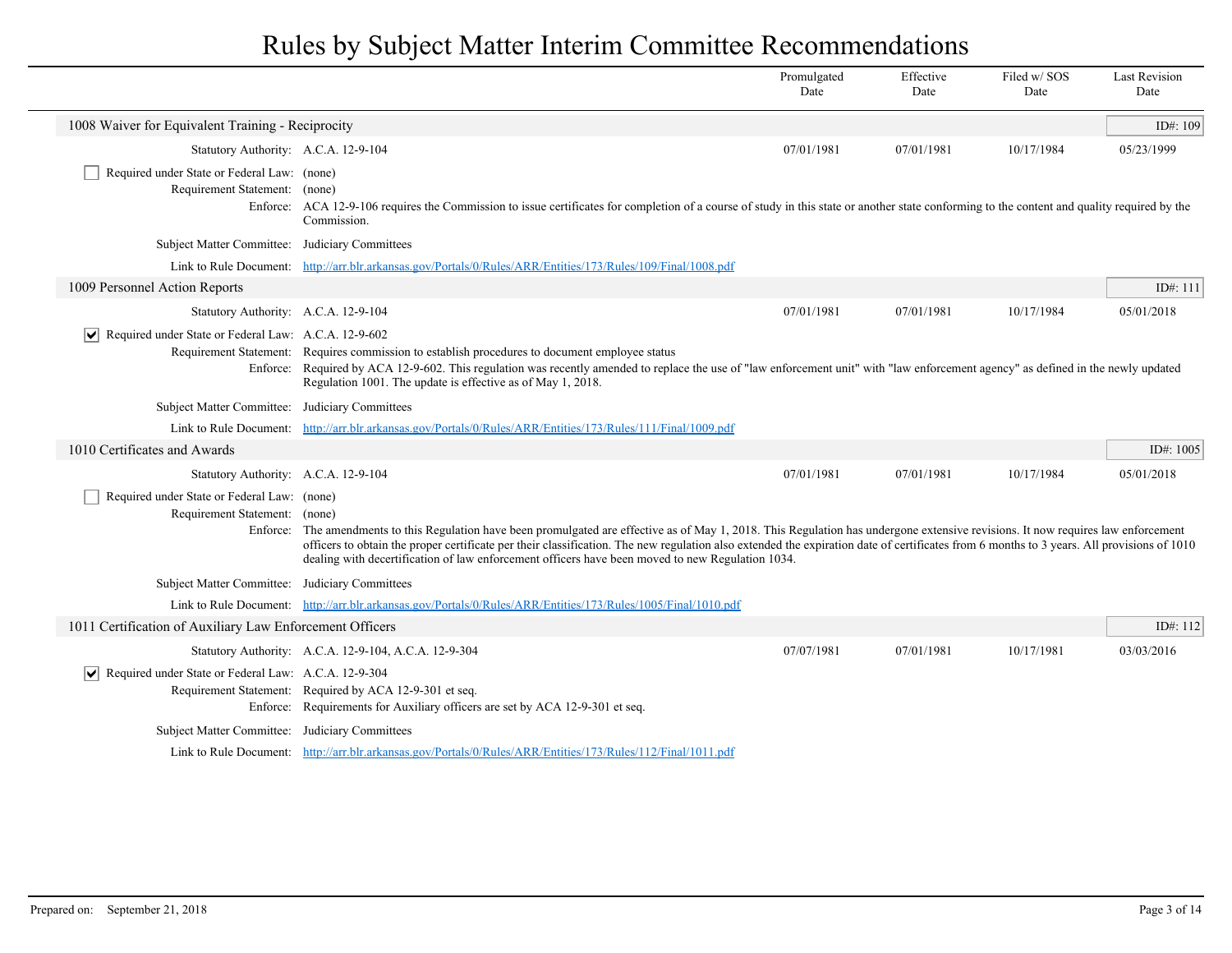|                                                                              |                                                                                                                                                                                                                                                        | Promulgated<br>Date | Effective<br>Date | Filed w/ SOS<br>Date | <b>Last Revision</b><br>Date |
|------------------------------------------------------------------------------|--------------------------------------------------------------------------------------------------------------------------------------------------------------------------------------------------------------------------------------------------------|---------------------|-------------------|----------------------|------------------------------|
| 1012 Part-Time Law Enforcement Officers                                      |                                                                                                                                                                                                                                                        |                     |                   |                      | ID#: 113                     |
| Statutory Authority: A.C.A. 12-9-104                                         |                                                                                                                                                                                                                                                        | 07/01/1981          | 07/01/1981        | 10/17/1984           | 05/01/2018                   |
| Required under State or Federal Law: (none)<br>Requirement Statement: (none) | Enforce: The amendment to this regulation has been promulgated and is effective as of May 1, 2018. ACA 12-9-104 grants authority to set minimum standards for part-time officers.                                                                      |                     |                   |                      |                              |
| Subject Matter Committee: Judiciary Committees                               |                                                                                                                                                                                                                                                        |                     |                   |                      |                              |
|                                                                              | Link to Rule Document: http://arr.blr.arkansas.gov/Portals/0/Rules/ARR/Entities/173/Rules/113/Final/1012.pdf                                                                                                                                           |                     |                   |                      |                              |
| 1013 Certification of Specialized Police Personnel                           |                                                                                                                                                                                                                                                        |                     |                   |                      | ID#: 114                     |
| Statutory Authority: A.C.A. 12-9-104                                         |                                                                                                                                                                                                                                                        | 07/01/1981          | 07/01/1981        | 10/17/1984           | 03/02/2016                   |
| Required under State or Federal Law: (none)<br>Requirement Statement: (none) | Enforce: Governed by ACA $12-9-104(3)(B)$                                                                                                                                                                                                              |                     |                   |                      |                              |
| Subject Matter Committee: Judiciary Committees                               |                                                                                                                                                                                                                                                        |                     |                   |                      |                              |
|                                                                              | Link to Rule Document: http://arr.blr.arkansas.gov/Portals/0/Rules/ARR/Entities/173/Rules/114/Final/1013.pdf                                                                                                                                           |                     |                   |                      |                              |
| 1014 Certification of Field Training Officers                                |                                                                                                                                                                                                                                                        |                     |                   |                      | ID#: 115                     |
| Statutory Authority: A.C.A. 12-9-104                                         |                                                                                                                                                                                                                                                        | 07/01/1981          | 07/01/1981        | 10/17/1984           | 11/06/1984                   |
| Required under State or Federal Law: (none)<br>Requirement Statement: (none) | Enforce: The Commission is authorized under ACA 12-9-104 to establish curriculum requirements for instructors and supervisory personnel.                                                                                                               |                     |                   |                      |                              |
| Subject Matter Committee: Judiciary Committees                               |                                                                                                                                                                                                                                                        |                     |                   |                      |                              |
|                                                                              | Link to Rule Document: http://arr.blr.arkansas.gov/Portals/0/Rules/ARR/Entities/173/Rules/115/Final/1014.pdf                                                                                                                                           |                     |                   |                      |                              |
| 1015 Certification of Radar Operators & Instructors                          |                                                                                                                                                                                                                                                        |                     |                   |                      | ID#: 116                     |
| Statutory Authority: A.C.A. 12-9-104                                         |                                                                                                                                                                                                                                                        | 07/01/1981          | 07/01/1981        | 10/17/1984           | 05/01/2018                   |
| Required under State or Federal Law: (none)<br>Requirement Statement: (none) | Enforce: All police traffic radar rules are governed by ACA 12-9-401 et seq. This regulation has been updated to comply with the new definition of "law enforcement agency" outlined in<br>Regulation 1001. The update is effective as of May 1, 2018. |                     |                   |                      |                              |
| Subject Matter Committee: Judiciary Committees                               |                                                                                                                                                                                                                                                        |                     |                   |                      |                              |
|                                                                              | Link to Rule Document: http://arr.blr.arkansas.gov/Portals/0/Rules/ARR/Entities/173/Rules/116/Final/1015.pdf                                                                                                                                           |                     |                   |                      |                              |
| 1016 Certification of Instructors                                            |                                                                                                                                                                                                                                                        |                     |                   |                      | ID#: 117                     |
| Statutory Authority: A.C.A. 12-9-104                                         |                                                                                                                                                                                                                                                        | 07/01/1981          | 07/01/1981        | 10/17/1984           | 03/03/2016                   |
| Required under State or Federal Law: (none)<br>Requirement Statement: (none) | Enforce: ACA 12-9-104                                                                                                                                                                                                                                  |                     |                   |                      |                              |
| Subject Matter Committee: Judiciary Committees                               |                                                                                                                                                                                                                                                        |                     |                   |                      |                              |
|                                                                              | Link to Rule Document: http://arr.blr.arkansas.gov/Portals/0/Rules/ARR/Entities/173/Rules/117/Final/1016.pdf                                                                                                                                           |                     |                   |                      |                              |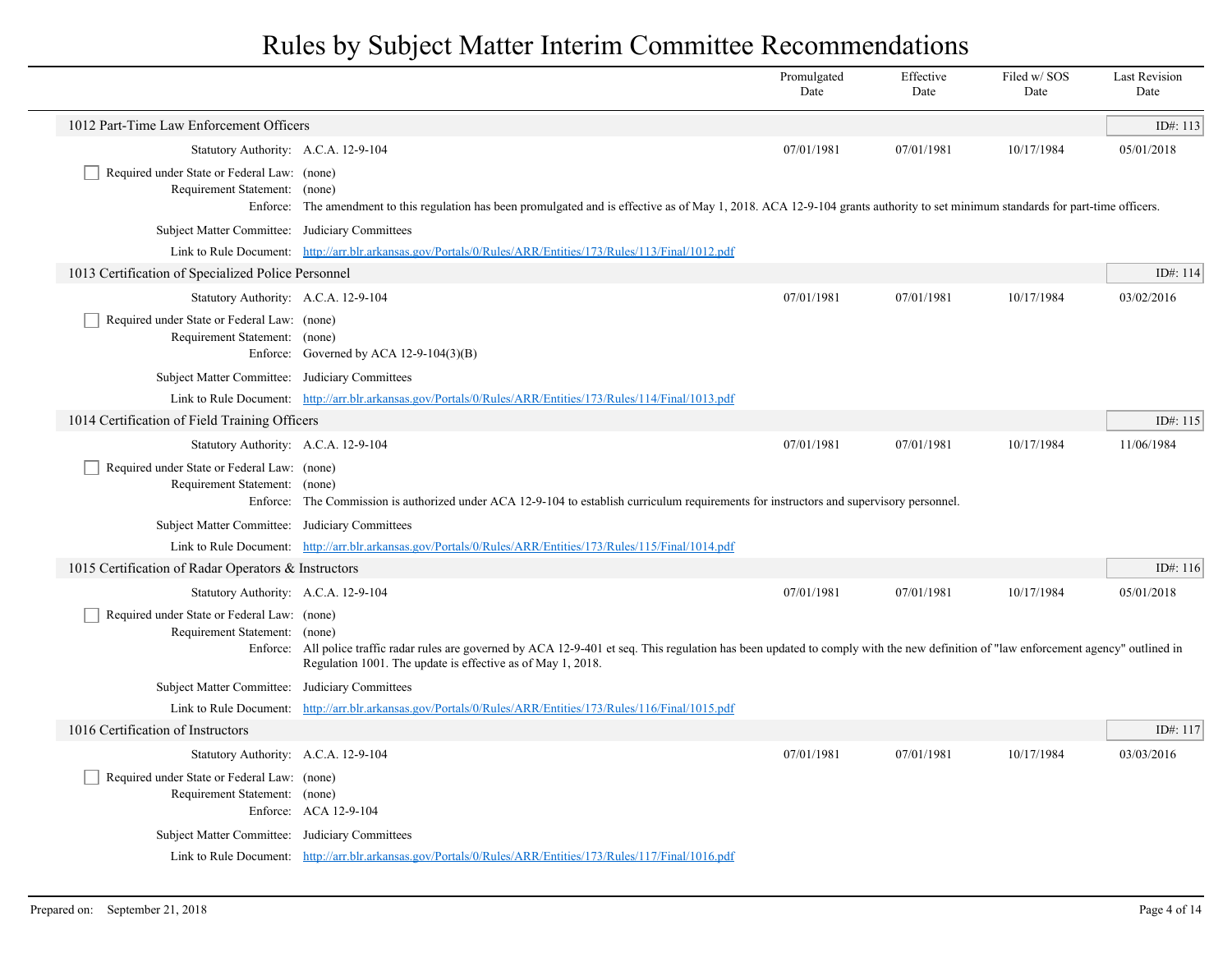|                                                                              |                                                                                                                                                                                                                   | Promulgated<br>Date                                                                                                                                                                      | Effective<br>Date | Filed w/ SOS<br>Date | <b>Last Revision</b><br>Date |  |  |
|------------------------------------------------------------------------------|-------------------------------------------------------------------------------------------------------------------------------------------------------------------------------------------------------------------|------------------------------------------------------------------------------------------------------------------------------------------------------------------------------------------|-------------------|----------------------|------------------------------|--|--|
| 1017 Certification of Schools or Courses                                     |                                                                                                                                                                                                                   |                                                                                                                                                                                          |                   |                      | ID#: 118                     |  |  |
| Statutory Authority: A.C.A. 12-9-104                                         |                                                                                                                                                                                                                   | 07/01/1981                                                                                                                                                                               | 07/01/1981        | 10/17/1984           | 03/03/2016                   |  |  |
| Required under State or Federal Law: (none)<br>Requirement Statement: (none) | Enforce: ACA 12-9-104. This regulation allows the Commission to certify those schools it deems adequate to teach law enforcement courses. It also allows the Commission to revoke<br>certifications as necessary. |                                                                                                                                                                                          |                   |                      |                              |  |  |
| Subject Matter Committee: Judiciary Committees                               |                                                                                                                                                                                                                   |                                                                                                                                                                                          |                   |                      |                              |  |  |
|                                                                              | Link to Rule Document: http://arr.blr.arkansas.gov/Portals/0/Rules/ARR/Entities/173/Rules/118/Final/1017.pdf                                                                                                      |                                                                                                                                                                                          |                   |                      |                              |  |  |
| 1018 Curriculum                                                              |                                                                                                                                                                                                                   |                                                                                                                                                                                          |                   |                      | ID#: 119                     |  |  |
| Statutory Authority: A.C.A. 12-9-104                                         |                                                                                                                                                                                                                   | 07/01/1981                                                                                                                                                                               | 07/01/1981        | 10/17/1984           | 11/06/1984                   |  |  |
| Required under State or Federal Law: (none)<br>Requirement Statement: (none) | Enforce: ACA 12-9-104. This regulation provides that the Commission will approve curriculum for all law enforcement courses.                                                                                      |                                                                                                                                                                                          |                   |                      |                              |  |  |
| Subject Matter Committee: Judiciary Committees                               |                                                                                                                                                                                                                   |                                                                                                                                                                                          |                   |                      |                              |  |  |
|                                                                              | Link to Rule Document: http://arr.blr.arkansas.gov/Portals/0/Rules/ARR/Entities/173/Rules/119/Final/1018.pdf                                                                                                      |                                                                                                                                                                                          |                   |                      |                              |  |  |
| 1019 Training Records                                                        |                                                                                                                                                                                                                   |                                                                                                                                                                                          |                   |                      | ID#: 120                     |  |  |
| Statutory Authority: A.C.A. 12-9-104                                         |                                                                                                                                                                                                                   | 07/01/1981                                                                                                                                                                               | 07/01/1981        | 10/17/1984           | 11/06/1984                   |  |  |
| Required under State or Federal Law: (none)<br>Requirement Statement:        | (none)<br>Enforce: This Regulation provides that the Commission will maintain a training and personnel file for each law enforcement officer in the state.                                                        |                                                                                                                                                                                          |                   |                      |                              |  |  |
| Subject Matter Committee: Judiciary Committees                               |                                                                                                                                                                                                                   |                                                                                                                                                                                          |                   |                      |                              |  |  |
|                                                                              | Link to Rule Document: http://arr.blr.arkansas.gov/Portals/0/Rules/ARR/Entities/173/Rules/120/Final/1019.pdf                                                                                                      |                                                                                                                                                                                          |                   |                      |                              |  |  |
| 1020 Code of Ethics                                                          |                                                                                                                                                                                                                   |                                                                                                                                                                                          |                   |                      | ID#: 121                     |  |  |
| Statutory Authority: A.C.A. 12-9-104                                         |                                                                                                                                                                                                                   | 07/01/1981                                                                                                                                                                               | 07/01/1981        | 10/17/1984           | 03/03/2016                   |  |  |
| Required under State or Federal Law: (none)<br>Requirement Statement: (none) | revocation of law enforcement certification.                                                                                                                                                                      | Enforce: ACA 12-9-104. This regulation requires that all law enforcement officers subscribe to a law enforcement code of ethics, and that violations of the code of ethics may result in |                   |                      |                              |  |  |
| Subject Matter Committee: Judiciary Committees                               |                                                                                                                                                                                                                   |                                                                                                                                                                                          |                   |                      |                              |  |  |
|                                                                              | Link to Rule Document: http://arr.blr.arkansas.gov/Portals/0/Rules/ARR/Entities/173/Rules/121/Final/1020.pdf                                                                                                      |                                                                                                                                                                                          |                   |                      |                              |  |  |
| 1021 Director                                                                |                                                                                                                                                                                                                   |                                                                                                                                                                                          |                   |                      | ID#: 122                     |  |  |
| Statutory Authority: A.C.A. 12-9-104                                         |                                                                                                                                                                                                                   | 07/01/1981                                                                                                                                                                               | 07/01/1981        | 10/17/1984           | 11/06/1984                   |  |  |
| Required under State or Federal Law: (none)<br>Requirement Statement: (none) | Enforce: ACA 12-9-103 and 12-9-104. This regulation outlines the duties and authority of the Governor-appointed Director.                                                                                         |                                                                                                                                                                                          |                   |                      |                              |  |  |
| Subject Matter Committee: Judiciary Committees                               |                                                                                                                                                                                                                   |                                                                                                                                                                                          |                   |                      |                              |  |  |
|                                                                              | Link to Rule Document: http://arr.blr.arkansas.gov/Portals/0/Rules/ARR/Entities/173/Rules/122/Final/1021.pdf                                                                                                      |                                                                                                                                                                                          |                   |                      |                              |  |  |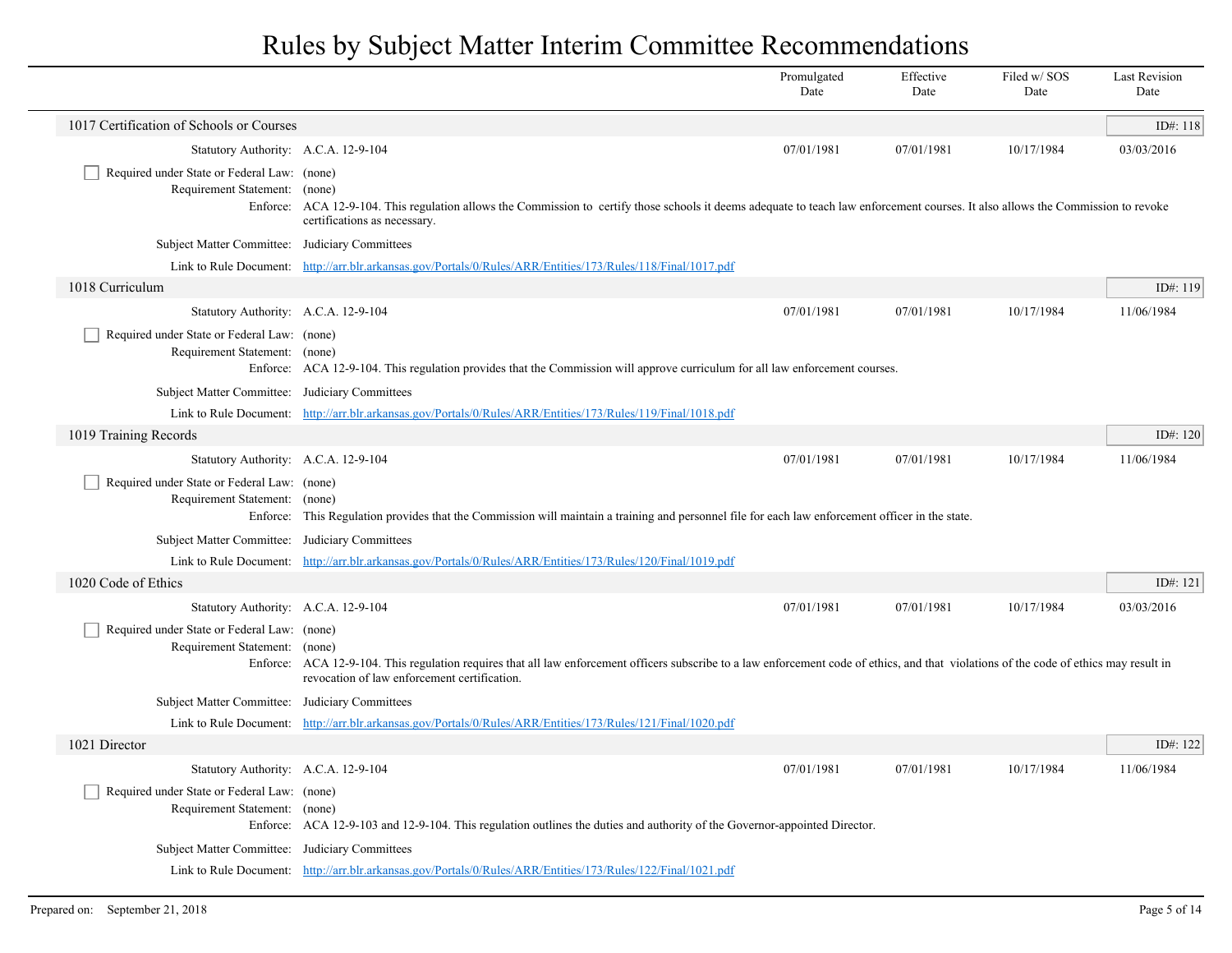|                                                                              |                                                                                                                                                                                                                                                                                                                                                                                                                                                                      | Promulgated<br>Date | Effective<br>Date | Filed w/SOS<br>Date | <b>Last Revision</b><br>Date |
|------------------------------------------------------------------------------|----------------------------------------------------------------------------------------------------------------------------------------------------------------------------------------------------------------------------------------------------------------------------------------------------------------------------------------------------------------------------------------------------------------------------------------------------------------------|---------------------|-------------------|---------------------|------------------------------|
| 1022 Miscellaneous Activities of the Commission                              |                                                                                                                                                                                                                                                                                                                                                                                                                                                                      |                     |                   |                     | ID#: 123                     |
| Statutory Authority: A.C.A. 12-9-104                                         |                                                                                                                                                                                                                                                                                                                                                                                                                                                                      | 07/01/1981          | 07/01/1981        | 10/17/1984          | 03/03/2016                   |
| Required under State or Federal Law: (none)<br>Requirement Statement: (none) | Enforce: The miscellaneous provisions outlined in this regulation are allowed per ACA 12-9-104. The Commission works in connection with other state and federal agencies to continually<br>improve law enforcement administration.                                                                                                                                                                                                                                   |                     |                   |                     |                              |
| Subject Matter Committee: Judiciary Committees                               |                                                                                                                                                                                                                                                                                                                                                                                                                                                                      |                     |                   |                     |                              |
|                                                                              | Link to Rule Document: http://arr.blr.arkansas.gov/Portals/0/Rules/ARR/Entities/173/Rules/123/Final/1022.pdf                                                                                                                                                                                                                                                                                                                                                         |                     |                   |                     |                              |
| 1023 Commission Publications                                                 |                                                                                                                                                                                                                                                                                                                                                                                                                                                                      |                     |                   |                     | ID#: 124                     |
| Statutory Authority: A.C.A. 12-9-104                                         |                                                                                                                                                                                                                                                                                                                                                                                                                                                                      | 10/17/1984          | 11/06/1984        | 10/17/1984          | 11/06/1984                   |
| Required under State or Federal Law: (none)<br>Requirement Statement: (none) | Enforce: This regulation outlines the Commission's authority under ACA 12-9-104 to publish regulations and specifications.                                                                                                                                                                                                                                                                                                                                           |                     |                   |                     |                              |
| Subject Matter Committee: Judiciary Committees                               |                                                                                                                                                                                                                                                                                                                                                                                                                                                                      |                     |                   |                     |                              |
|                                                                              | Link to Rule Document: http://arr.blr.arkansas.gov/Portals/0/Rules/ARR/Entities/173/Rules/124/Final/1023.pdf                                                                                                                                                                                                                                                                                                                                                         |                     |                   |                     |                              |
| 1024 Right to Amend                                                          |                                                                                                                                                                                                                                                                                                                                                                                                                                                                      |                     |                   |                     | ID#: 125                     |
| Statutory Authority: A.C.A. 12-9-104                                         |                                                                                                                                                                                                                                                                                                                                                                                                                                                                      | 10/17/1984          | 11/06/1984        | 10/17/1984          | 03/03/2016                   |
| Required under State or Federal Law: (none)<br>Requirement Statement: (none) | Enforce: This regulation outlines the Commission's right to amend rules and regulations as provided in Act 452 - ACA 12-9-101 et seq.                                                                                                                                                                                                                                                                                                                                |                     |                   |                     |                              |
| Subject Matter Committee: Judiciary Committees                               |                                                                                                                                                                                                                                                                                                                                                                                                                                                                      |                     |                   |                     |                              |
|                                                                              | Link to Rule Document: http://arr.blr.arkansas.gov/Portals/0/Rules/ARR/Entities/173/Rules/125/Final/1024.pdf                                                                                                                                                                                                                                                                                                                                                         |                     |                   |                     |                              |
| 1025 Retired Officer's Right to Carry Weapon                                 |                                                                                                                                                                                                                                                                                                                                                                                                                                                                      |                     |                   |                     | ID#: 126                     |
| Statutory Authority: A.C.A. 12-9-104                                         |                                                                                                                                                                                                                                                                                                                                                                                                                                                                      | 07/06/2006          | 11/27/2006        | 11/17/2006          |                              |
| ∣V∣                                                                          | Required under State or Federal Law: A.C.A. 12-15-202, Federal Law HR 218 Law Enforcement Officers Safety Act<br>Requirement Statement: Addresses the right of a retired officer to carry a weapon.<br>Enforce: This regulation is allowed under ACA 12-15-202(b)(1) and is in compliance with federal law regarding a retired law enforcement officer's right to carry a firearm, and the<br>requirements necessary under state and federal law to obtain a permit. |                     |                   |                     |                              |
| Subject Matter Committee: Judiciary Committees                               |                                                                                                                                                                                                                                                                                                                                                                                                                                                                      |                     |                   |                     |                              |
|                                                                              | Link to Rule Document: http://arr.blr.arkansas.gov/Portals/0/Rules/ARR/Entities/173/Rules/126/Final/1025.pdf                                                                                                                                                                                                                                                                                                                                                         |                     |                   |                     |                              |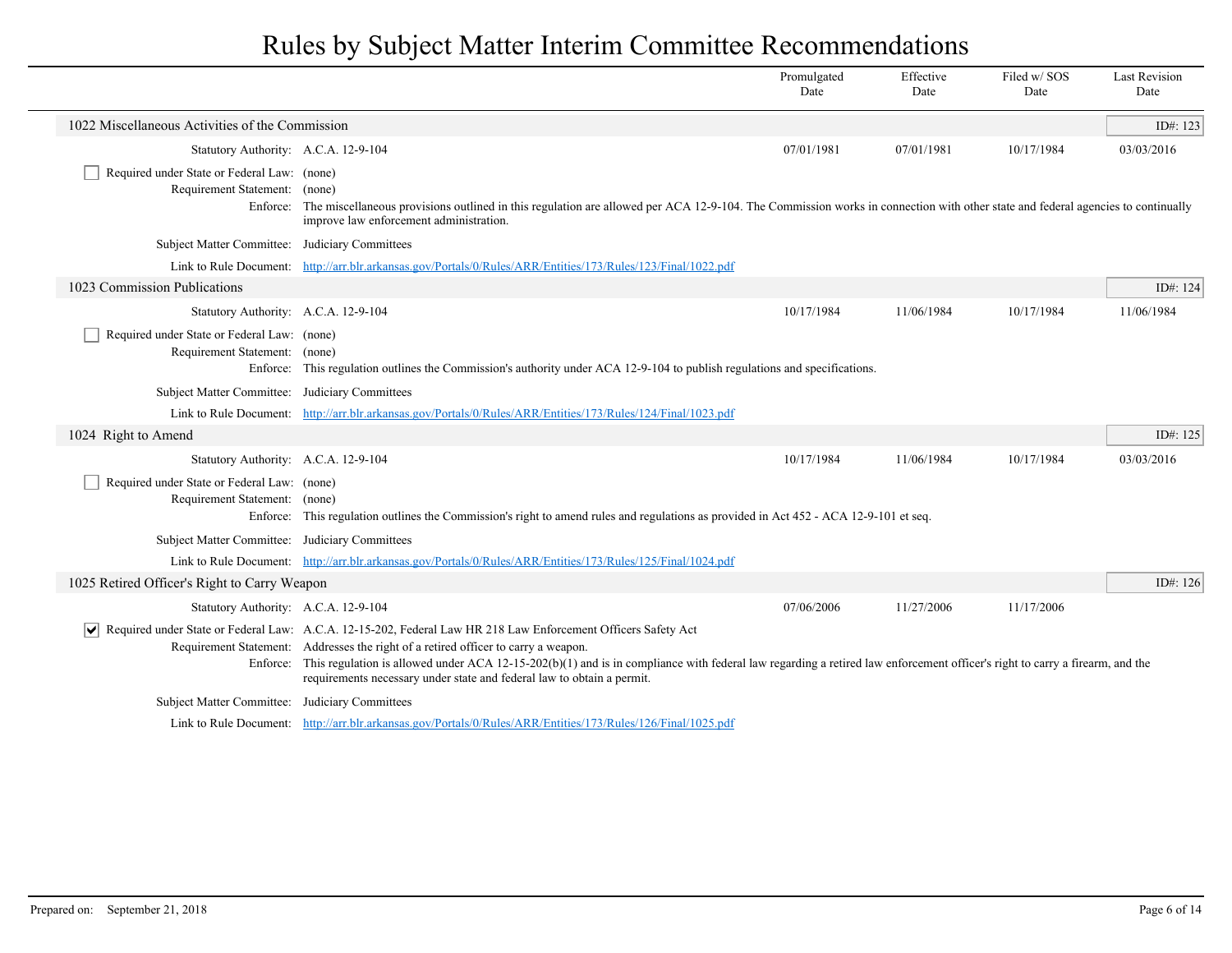|                                                                              |                                                                                                                                                                                                                                                                                                                    | Promulgated<br>Date | Effective<br>Date | Filed w/SOS<br>Date | <b>Last Revision</b><br>Date |
|------------------------------------------------------------------------------|--------------------------------------------------------------------------------------------------------------------------------------------------------------------------------------------------------------------------------------------------------------------------------------------------------------------|---------------------|-------------------|---------------------|------------------------------|
| 1026 Arkansas State Standard for Firearms Training and Qualification         |                                                                                                                                                                                                                                                                                                                    |                     |                   |                     | ID#: 127                     |
| Statutory Authority: A.S.A. 12-9-104                                         |                                                                                                                                                                                                                                                                                                                    | 07/06/2006          | 11/27/2006        | 11/17/2006          | 07/25/2013                   |
| Required under State or Federal Law: (none)<br>Requirement Statement:        | (none)<br>Enforce: Pursuant to ACA 12-9-104, the Commission has the authority to adopt rules and minimum standards for the curriculum for firearms training. This regulation outlines the state<br>standards for training and qualification to carry a firearm.                                                    |                     |                   |                     |                              |
| Subject Matter Committee: Judiciary Committees                               |                                                                                                                                                                                                                                                                                                                    |                     |                   |                     |                              |
|                                                                              | Link to Rule Document: http://arr.blr.arkansas.gov/Portals/0/Rules/ARR/Entities/173/Rules/127/Final/1026.pdf                                                                                                                                                                                                       |                     |                   |                     |                              |
| 1027 Traffic Wardens                                                         |                                                                                                                                                                                                                                                                                                                    |                     |                   |                     | ID#: 128                     |
|                                                                              | Statutory Authority: A.C.A. 12-9-104, A.C.A 12-9-110                                                                                                                                                                                                                                                               | 12/01/2015          | 03/03/0216        | 02/23/2016          |                              |
| Required under State or Federal Law: (none)<br>Requirement Statement: (none) | Enforce: ACA 12-9-110 requires the Commission to establish qualifications and minimum training standards for civilian persons performing law enforcement-related duties. This regulation<br>outlines the process for certification of these persons - "civil traffic wardens."                                     |                     |                   |                     |                              |
| Subject Matter Committee: Judiciary Committees                               |                                                                                                                                                                                                                                                                                                                    |                     |                   |                     |                              |
|                                                                              | Link to Rule Document: http://arr.blr.arkansas.gov/Portals/0/Rules/ARR/Entities/173/Rules/128/Final/1027.pdf                                                                                                                                                                                                       |                     |                   |                     |                              |
| 1028 Certification of Law Enforcement Canines                                |                                                                                                                                                                                                                                                                                                                    |                     |                   |                     | ID#: 129                     |
| Statutory Authority: A.C.A. 12-9-104                                         |                                                                                                                                                                                                                                                                                                                    | 07/25/2013          | 11/08/2013        | 12/16/2013          | 05/01/2018                   |
| Required under State or Federal Law: (none)<br>Requirement Statement: (none) | Enforce: This regulation was recently amended to provided that law enforcement canines may be certified by the Commission. Should an agency choose to certify its law enforcement<br>canines, the canine must meet the minimum standards approved by the Commission. The amendment is effective as of May 1, 2018. |                     |                   |                     |                              |
| Subject Matter Committee: Judiciary Committees                               |                                                                                                                                                                                                                                                                                                                    |                     |                   |                     |                              |
|                                                                              | Link to Rule Document: http://arr.blr.arkansas.gov/Portals/0/Rules/ARR/Entities/173/Rules/129/Final/1028.pdf                                                                                                                                                                                                       |                     |                   |                     |                              |
| 1029 Decertification of Law Enforcement Canines                              |                                                                                                                                                                                                                                                                                                                    |                     |                   |                     | ID#: 130                     |
| Statutory Authority: A.C.A. 12-9-104                                         |                                                                                                                                                                                                                                                                                                                    | 07/25/2013          | 11/08/2013        | 12/16/2013          |                              |
| Required under State or Federal Law: (none)<br>Requirement Statement:        | (none)<br>Enforce: This regulation provides for the decertification of law enforcement canines should the canines be found to be a danger to the public or no longer in use by a law enforcement<br>agency. The agency shall have the right to hearing before a final decision to decertify is made.               |                     |                   |                     |                              |
| Subject Matter Committee: Judiciary Committees                               |                                                                                                                                                                                                                                                                                                                    |                     |                   |                     |                              |
|                                                                              | Link to Rule Document: http://arr.blr.arkansas.gov/Portals/0/Rules/ARR/Entities/173/Rules/130/Final/1029.pdf                                                                                                                                                                                                       |                     |                   |                     |                              |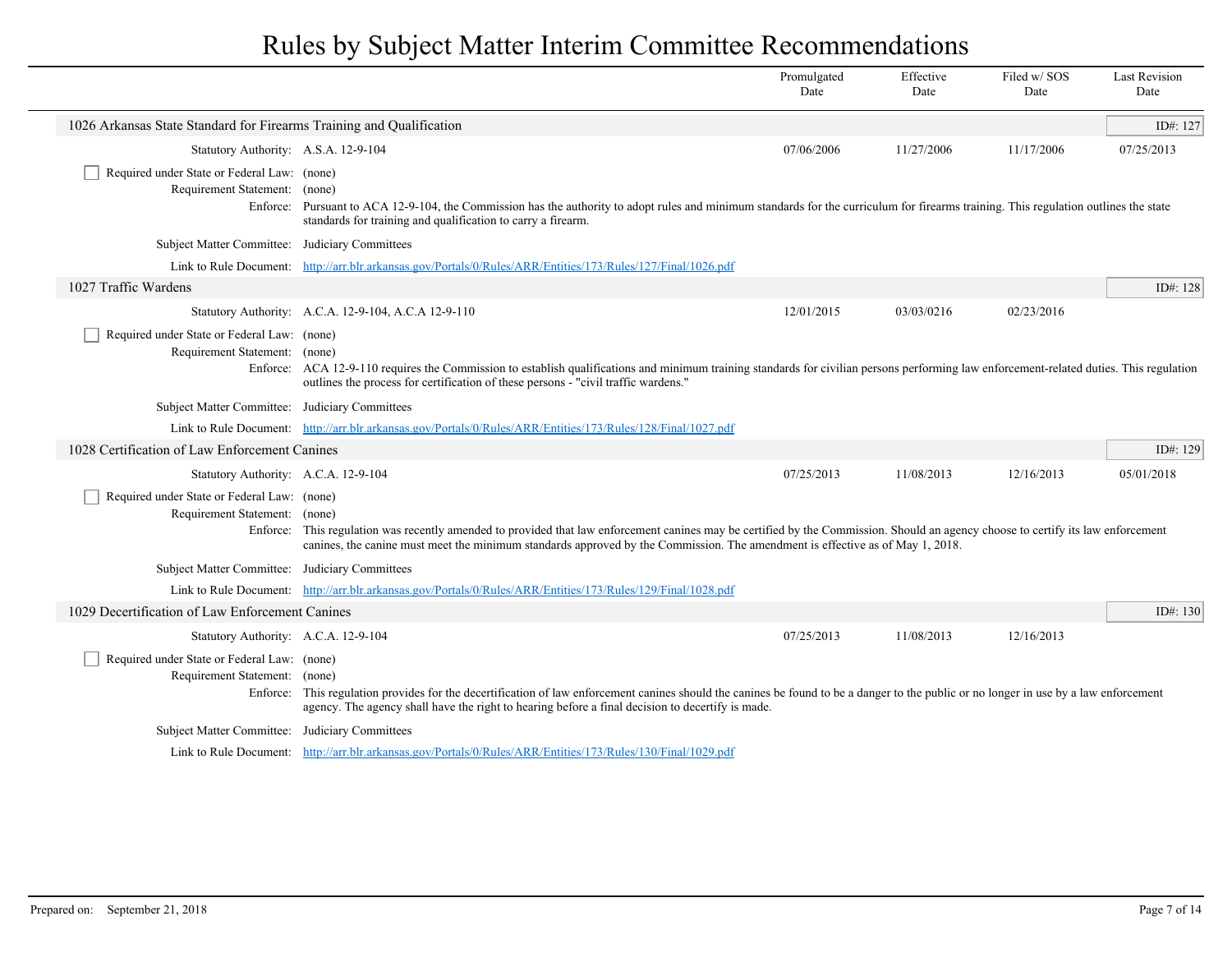|                                                                              |                                                                                                                                                                                                                                                                                                                                                                                                                                                                                                                                                           | Promulgated<br>Date | Effective<br>Date | Filed w/SOS<br>Date | <b>Last Revision</b><br>Date |
|------------------------------------------------------------------------------|-----------------------------------------------------------------------------------------------------------------------------------------------------------------------------------------------------------------------------------------------------------------------------------------------------------------------------------------------------------------------------------------------------------------------------------------------------------------------------------------------------------------------------------------------------------|---------------------|-------------------|---------------------|------------------------------|
| 1030 Certification of Law Enforcement Canine Certifying Official             |                                                                                                                                                                                                                                                                                                                                                                                                                                                                                                                                                           |                     |                   |                     | ID#: 131                     |
| Statutory Authority: A.C.A. 12-9-104                                         |                                                                                                                                                                                                                                                                                                                                                                                                                                                                                                                                                           | 07/25/2013          | 11/08/2013        | 12/16/2013          | 03/03/2016                   |
| Required under State or Federal Law: (none)<br>Requirement Statement:        | (none)<br>Enforce: This regulation provides the requirements to be certified as a canine certifying official. In order to certify law enforcement canines in the State, a person must be certified by the<br>Commission.                                                                                                                                                                                                                                                                                                                                  |                     |                   |                     |                              |
| Subject Matter Committee: Judiciary Committees                               |                                                                                                                                                                                                                                                                                                                                                                                                                                                                                                                                                           |                     |                   |                     |                              |
|                                                                              | Link to Rule Document: http://arr.blr.arkansas.gov/Portals/0/Rules/ARR/Entities/173/Rules/131/Final/1030.pdf                                                                                                                                                                                                                                                                                                                                                                                                                                              |                     |                   |                     |                              |
| 1031 Decertification of a Law Enforcement Canine Official                    |                                                                                                                                                                                                                                                                                                                                                                                                                                                                                                                                                           |                     |                   |                     | ID#: $132$                   |
| Statutory Authority: A.C.A. 12-9-104                                         |                                                                                                                                                                                                                                                                                                                                                                                                                                                                                                                                                           | 07/25/2013          | 11/08/2013        | 12/16/2013          |                              |
| Required under State or Federal Law: (none)<br>Requirement Statement: (none) | Enforce: This regulation provides that decertification of certified canine certifying officials will be handled in accordance with Commission regulations regarding decertification.                                                                                                                                                                                                                                                                                                                                                                      |                     |                   |                     |                              |
| Subject Matter Committee: Judiciary Committees                               |                                                                                                                                                                                                                                                                                                                                                                                                                                                                                                                                                           |                     |                   |                     |                              |
|                                                                              | Link to Rule Document: http://arr.blr.arkansas.gov/Portals/0/Rules/ARR/Entities/173/Rules/132/Final/1031.pdf                                                                                                                                                                                                                                                                                                                                                                                                                                              |                     |                   |                     |                              |
| 1032 Retired Officer Elected as Constable                                    |                                                                                                                                                                                                                                                                                                                                                                                                                                                                                                                                                           |                     |                   |                     | ID#: $133$                   |
| Statutory Authority: A.C.A. 12-9-104                                         |                                                                                                                                                                                                                                                                                                                                                                                                                                                                                                                                                           | 12/01/2015          | 03/03/2016        | 02/23/2016          | 05/01/2018                   |
| Required under State or Federal Law: (none)<br>Requirement Statement: (none) | Enforce: Training requirements for constables are outlined in ACA 14-14-1314. The Commission, pursuant to ACA 12-9-115, shall develop and certify a training course for constables. This<br>regulation exempts constables from the minimum standards for training outlined in Regulation 1005 if the person was elected within 6 months of retiring as a full time officer. This<br>regulation was recently amended to comply with the new definition of "law enforcement agency" outlined in Regulation 1001. The update is effective as of May 1, 2018. |                     |                   |                     |                              |
| Subject Matter Committee: Judiciary Committees                               |                                                                                                                                                                                                                                                                                                                                                                                                                                                                                                                                                           |                     |                   |                     |                              |
|                                                                              | Link to Rule Document: http://arr.blr.arkansas.gov/Portals/0/Rules/ARR/Entities/173/Rules/133/Final/1032.pdf                                                                                                                                                                                                                                                                                                                                                                                                                                              |                     |                   |                     |                              |
| 1033 Marijuana Leaf Field Test Technician                                    |                                                                                                                                                                                                                                                                                                                                                                                                                                                                                                                                                           |                     |                   |                     | ID#: 134                     |
| Statutory Authority: A.C.A. 12-9-104                                         |                                                                                                                                                                                                                                                                                                                                                                                                                                                                                                                                                           | 12/01/2015          | 03/03/2106        | 02/23/2016          |                              |
| Required under State or Federal Law: (none)<br>Requirement Statement:        | (none)<br>Enforce: This regulation outlines the requirements to become a marijuana leaf field test technician. It provides for an eight-hour certification course and what individuals are certified to<br>teach the course.                                                                                                                                                                                                                                                                                                                              |                     |                   |                     |                              |
| Subject Matter Committee: Judiciary Committees                               |                                                                                                                                                                                                                                                                                                                                                                                                                                                                                                                                                           |                     |                   |                     |                              |
|                                                                              | Link to Rule Document: http://arr.blr.arkansas.gov/Portals/0/Rules/ARR/Entities/173/Rules/134/Final/1033.pdf                                                                                                                                                                                                                                                                                                                                                                                                                                              |                     |                   |                     |                              |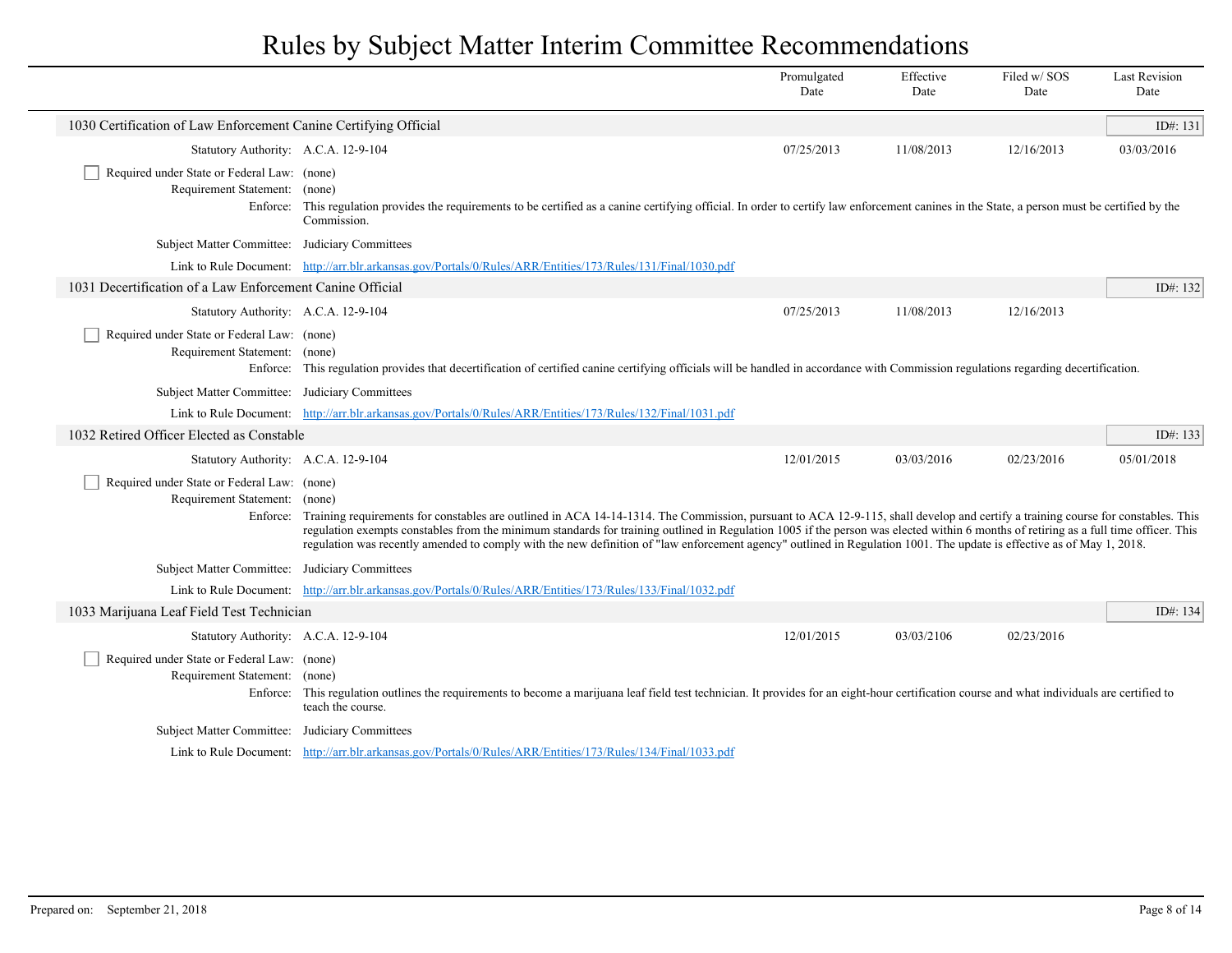|                                                                              |                                                                                                                                                                                                                                                                                                                                                                                                                                 | Promulgated<br>Date | Effective<br>Date | Filed w/SOS<br>Date | <b>Last Revision</b><br>Date |  |
|------------------------------------------------------------------------------|---------------------------------------------------------------------------------------------------------------------------------------------------------------------------------------------------------------------------------------------------------------------------------------------------------------------------------------------------------------------------------------------------------------------------------|---------------------|-------------------|---------------------|------------------------------|--|
| 1034 Decertification, Disciplinary Action, and Hearings                      |                                                                                                                                                                                                                                                                                                                                                                                                                                 |                     |                   |                     | ID#: 10252                   |  |
| Statutory Authority: A.C.A. 12-9-602                                         |                                                                                                                                                                                                                                                                                                                                                                                                                                 | 10/12/2017          | 05/01/2018        | 04/20/2018          |                              |  |
| Required under State or Federal Law: (none)<br>Requirement Statement: (none) | Enforce: ACA 12-9-602 Requires employing agencies to notify the Commission in the event of an officer's separation from employment. ACA 12-9-306 allows the Commission to<br>determine whether a certification should be suspended or revoked. This new regulation outlines the process for decertification, disciplinary actions, and administrative penalties for<br>agencies. The regulation is effective as of May 1, 2018. |                     |                   |                     |                              |  |
| Subject Matter Committee: Judiciary Committees                               |                                                                                                                                                                                                                                                                                                                                                                                                                                 |                     |                   |                     |                              |  |
|                                                                              | Link to Rule Document: http://arr.blr.arkansas.gov/Portals/0/Rules/ARR/Entities/173/Rules/10252/Final/1034.pdf                                                                                                                                                                                                                                                                                                                  |                     |                   |                     |                              |  |
| S-1 Citizenship and Age Verification                                         |                                                                                                                                                                                                                                                                                                                                                                                                                                 |                     |                   |                     | ID#: 135                     |  |
| Statutory Authority: A.C.A. 12-9-104                                         |                                                                                                                                                                                                                                                                                                                                                                                                                                 | 10/17/1984          | 11/06/1984        | 10/17/1984          | 05/01/2018                   |  |
| Required under State or Federal Law: (none)<br>Requirement Statement: (none) | Enforce: This specification supplements the requirements of regulation 1002. It provides for the verification of U.S. citizenship. This regulation has been amended to reflect the new "law"<br>enforcement agency" definition outlined in Regulation 1001. The amendment is effective as of May 1, 2018.                                                                                                                       |                     |                   |                     |                              |  |
| Subject Matter Committee: Judiciary Committees                               |                                                                                                                                                                                                                                                                                                                                                                                                                                 |                     |                   |                     |                              |  |
|                                                                              | Link to Rule Document: http://arr.blr.arkansas.gov/Portals/0/Rules/ARR/Entities/173/Rules/135/Final/S-1.pdf                                                                                                                                                                                                                                                                                                                     |                     |                   |                     |                              |  |
| S-2 Fingerprint Record Check                                                 |                                                                                                                                                                                                                                                                                                                                                                                                                                 |                     |                   |                     | ID#: $136$                   |  |
| Statutory Authority: A.C.A. 12-9-104                                         |                                                                                                                                                                                                                                                                                                                                                                                                                                 | 10/17/1984          | 11/06/1984        | 10/17/1984          | 05/01/2018                   |  |
| Required under State or Federal Law: (none)<br>Requirement Statement: (none) | Enforce: This specification supplements the requirements outlined in Regulation 1002. It addresses the requirements and procedures for conducting a fingerprint record check. This<br>regulation has been amended to reflect the change to "law enforcement agency" outlined in Regulation 1001. The update is effective as of May 1, 2018.                                                                                     |                     |                   |                     |                              |  |
| Subject Matter Committee: Judiciary Committees                               |                                                                                                                                                                                                                                                                                                                                                                                                                                 |                     |                   |                     |                              |  |
|                                                                              | Link to Rule Document: http://arr.blr.arkansas.gov/Portals/0/Rules/ARR/Entities/173/Rules/136/Final/S-2.pdf                                                                                                                                                                                                                                                                                                                     |                     |                   |                     |                              |  |
| S-3 The Background Investigation                                             |                                                                                                                                                                                                                                                                                                                                                                                                                                 |                     |                   |                     | ID#: 137                     |  |
| Statutory Authority: A.C.A. 12-9-104                                         |                                                                                                                                                                                                                                                                                                                                                                                                                                 | 10/17/1984          | 11/06/1984        | 10/17/1984          | 05/01/2018                   |  |
| Required under State or Federal Law: (none)<br>Requirement Statement: (none) | Enforce: This specification is a supplement to Regulation 1002 detailing the requirements and procedures for conducting a background investigation. This regulation has been amended to<br>reflect the change to "law enforcement agency" in Regulation 1001. The update is effective as of May 1, 2018.                                                                                                                        |                     |                   |                     |                              |  |
| Subject Matter Committee: Judiciary Committees                               |                                                                                                                                                                                                                                                                                                                                                                                                                                 |                     |                   |                     |                              |  |
|                                                                              | Link to Rule Document: http://arr.blr.arkansas.gov/Portals/0/Rules/ARR/Entities/173/Rules/137/Final/S-3.pdf                                                                                                                                                                                                                                                                                                                     |                     |                   |                     |                              |  |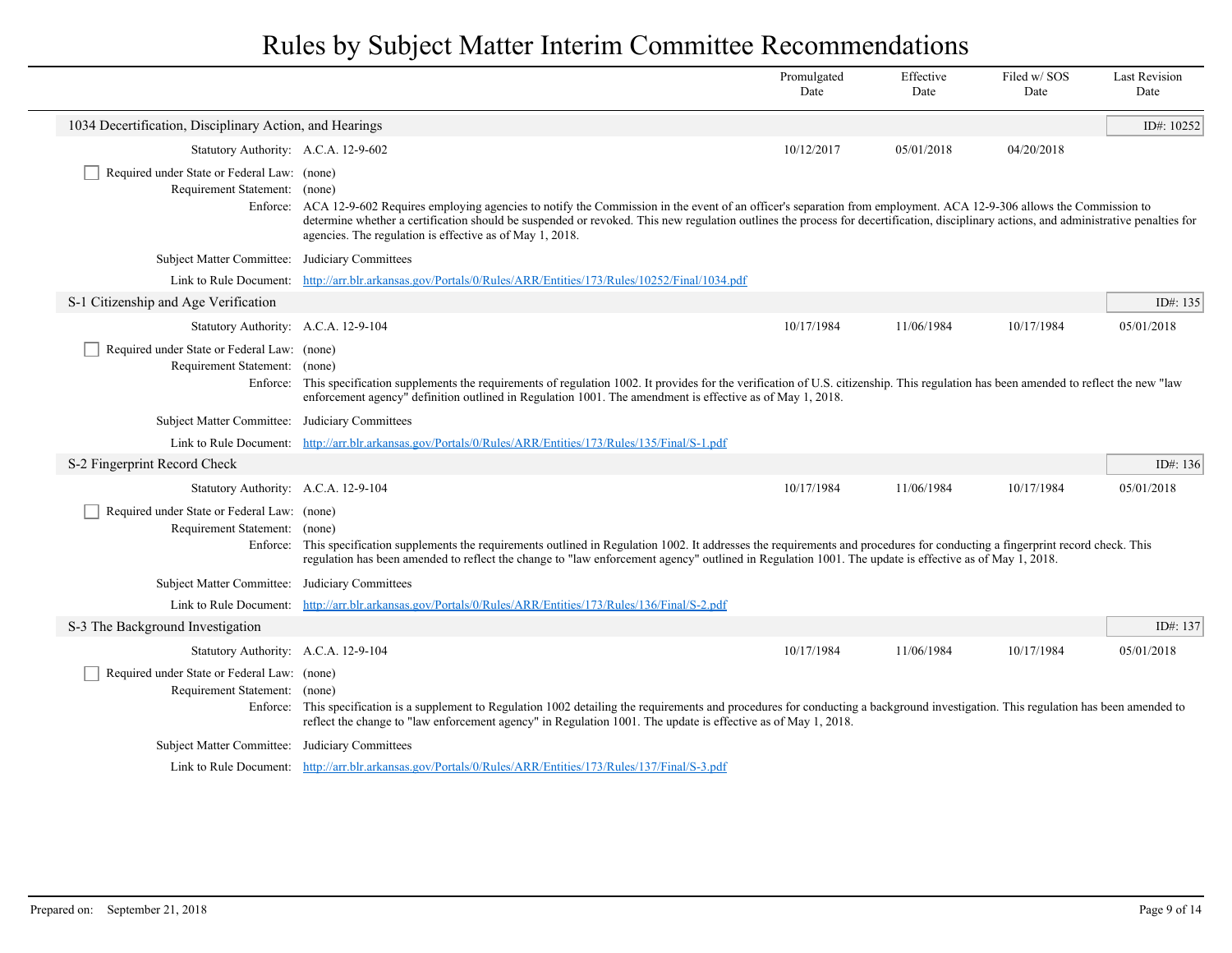|                                                                                          |                                                                                                                                                                                                                                                                                                                                                                                                                                             | Promulgated<br>Date | Effective<br>Date | Filed w/ SOS<br>Date | <b>Last Revision</b><br>Date |
|------------------------------------------------------------------------------------------|---------------------------------------------------------------------------------------------------------------------------------------------------------------------------------------------------------------------------------------------------------------------------------------------------------------------------------------------------------------------------------------------------------------------------------------------|---------------------|-------------------|----------------------|------------------------------|
| S-4 High School Education                                                                |                                                                                                                                                                                                                                                                                                                                                                                                                                             |                     |                   |                      | ID#: $138$                   |
| Statutory Authority: A.C.A. 12-9-104                                                     |                                                                                                                                                                                                                                                                                                                                                                                                                                             | 10/17/1984          | 11/06/1984        | 10/17/1984           | 03/03/2016                   |
| Required under State or Federal Law: (none)<br>Requirement Statement: (none)             | Enforce: This regulation supplements Regulation 1002 outlining the minimum standard of a high school education or equivalent to be employed as a law enforcement officer.                                                                                                                                                                                                                                                                   |                     |                   |                      |                              |
| Subject Matter Committee:                                                                | Judiciary Committees                                                                                                                                                                                                                                                                                                                                                                                                                        |                     |                   |                      |                              |
|                                                                                          | Link to Rule Document: http://arr.blr.arkansas.gov/Portals/0/Rules/ARR/Entities/173/Rules/138/Final/S-4.pdf                                                                                                                                                                                                                                                                                                                                 |                     |                   |                      |                              |
| S-5 Physical Examination                                                                 |                                                                                                                                                                                                                                                                                                                                                                                                                                             |                     |                   |                      | ID#: 139                     |
| Statutory Authority: A.C.A. 12-9-104                                                     |                                                                                                                                                                                                                                                                                                                                                                                                                                             | 10/17/1984          | 11/06/1984        | 10/17/1984           | 05/01/2018                   |
| Required under State or Federal Law: (none)<br>Requirement Statement:<br>Enforce:        | (none)<br>This specification supplements Regulation 1002 related to physical examinations. The specification requires a medical examination by a licensed physician and details the<br>requirements a person must meet in order to be employed as a law enforcement officer. This specification was recently amended to reflect the change to "law enforcement agency"<br>in Regulation 1001. The amendment is effective as of May 1, 2018. |                     |                   |                      |                              |
| <b>Subject Matter Committee:</b>                                                         | Judiciary Committees                                                                                                                                                                                                                                                                                                                                                                                                                        |                     |                   |                      |                              |
|                                                                                          | Link to Rule Document: http://arr.blr.arkansas.gov/Portals/0/Rules/ARR/Entities/173/Rules/139/Final/S-5.pdf                                                                                                                                                                                                                                                                                                                                 |                     |                   |                      |                              |
| S-6 Personnal Interview                                                                  |                                                                                                                                                                                                                                                                                                                                                                                                                                             |                     |                   |                      | ID#: $140$                   |
| Statutory Authority: A.C.A. 12-9-104                                                     |                                                                                                                                                                                                                                                                                                                                                                                                                                             | 10/17/1984          | 11/06/1984        | 10/17/1984           | 03/03/2016                   |
| Required under State or Federal Law: (none)<br>Requirement Statement: (none)<br>Enforce: | This specification supplements Regulation 1002 requiring a personal interview of all persons seeking employment as a law enforcement officer. The specification details the<br>requirements and recommended procedures for agencies conducting the interview.                                                                                                                                                                               |                     |                   |                      |                              |
| Subject Matter Committee: Judiciary Committees                                           |                                                                                                                                                                                                                                                                                                                                                                                                                                             |                     |                   |                      |                              |
|                                                                                          | Link to Rule Document: http://arr.blr.arkansas.gov/Portals/0/Rules/ARR/Entities/173/Rules/140/Final/S-6.pdf                                                                                                                                                                                                                                                                                                                                 |                     |                   |                      |                              |
| S-7 Psychological Examination                                                            |                                                                                                                                                                                                                                                                                                                                                                                                                                             |                     |                   |                      | ID#: $141$                   |
| Statutory Authority: A.C.A. 12-9-104                                                     |                                                                                                                                                                                                                                                                                                                                                                                                                                             | 10/17/1984          | 11/06/1984        | 10/17/1984           | 03/03/2016                   |
| Required under State or Federal Law: (none)<br>Requirement Statement: (none)             | Enforce: This specification supplements Regulation 1002 requiring a psychological examination of any person seeking employment as a law enforcement officer. The specification outlines<br>the requirements and procedures for conducting the examination and completing the examination report.                                                                                                                                            |                     |                   |                      |                              |
| Subject Matter Committee: Judiciary Committees                                           |                                                                                                                                                                                                                                                                                                                                                                                                                                             |                     |                   |                      |                              |
|                                                                                          | Link to Rule Document: http://arr.blr.arkansas.gov/Portals/0/Rules/ARR/Entities/173/Rules/141/Final/S-7.pdf                                                                                                                                                                                                                                                                                                                                 |                     |                   |                      |                              |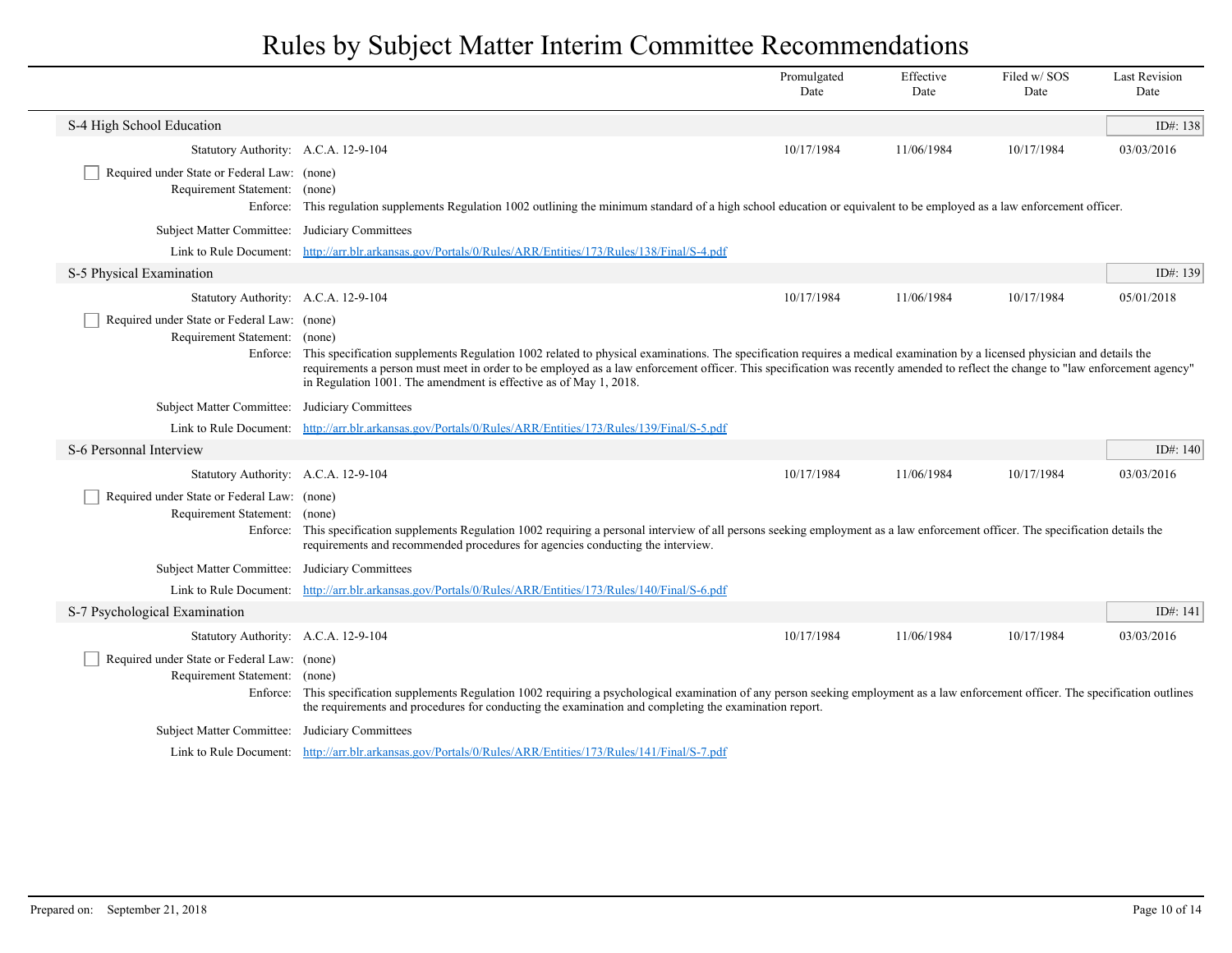|                                                                                   |                                                                                                                                                                                                                             | Promulgated<br>Date | Effective<br>Date | Filed w/SOS<br>Date | <b>Last Revision</b><br>Date |
|-----------------------------------------------------------------------------------|-----------------------------------------------------------------------------------------------------------------------------------------------------------------------------------------------------------------------------|---------------------|-------------------|---------------------|------------------------------|
| S-8 College Educaton Credits                                                      |                                                                                                                                                                                                                             |                     |                   |                     | ID#: 142                     |
| Statutory Authority: A.C.A. 12-9-104                                              |                                                                                                                                                                                                                             | 10/17/1984          | 11/06/1984        | 10/17/1984          |                              |
| Required under State or Federal Law: (none)<br>Requirement Statement:<br>Enforce: | (none)<br>This specification details the requirements and procedures for the recognition of college credits in connection with law enforcement certification. Regulation 1004 authorizes<br>recognition of college credits. |                     |                   |                     |                              |
| Subject Matter Committee: Judiciary Committees                                    |                                                                                                                                                                                                                             |                     |                   |                     |                              |
|                                                                                   | Link to Rule Document: http://arr.blr.arkansas.gov/Portals/0/Rules/ARR/Entities/173/Rules/142/Final/S-8.pdf                                                                                                                 |                     |                   |                     |                              |
| S-9 The Basic Training Course                                                     |                                                                                                                                                                                                                             |                     |                   |                     | ID#: 143                     |
| Statutory Authority: A.C.A. 12-9-104                                              |                                                                                                                                                                                                                             | 10/17/1984          | 11/06/1984        | 10/17/1984          | 03/03/2016                   |
| Required under State or Federal Law: (none)<br>Requirement Statement: (none)      | Enforce: This specification outlines the minimum training hours of the basic police training course. It also outlines the requirements for successful completion of the basic course.                                       |                     |                   |                     |                              |
| Subject Matter Committee: Judiciary Committees                                    |                                                                                                                                                                                                                             |                     |                   |                     |                              |
|                                                                                   | Link to Rule Document: http://arr.blr.arkansas.gov/Portals/0/Rules/ARR/Entities/173/Rules/143/Final/S-9.pdf                                                                                                                 |                     |                   |                     |                              |
| S-10 The Supervisory Course                                                       |                                                                                                                                                                                                                             |                     |                   |                     | ID#: 144                     |
| Statutory Authority: A.C.A. 12-9-104                                              |                                                                                                                                                                                                                             | 10/17/1984          | 11/06/1984        | 10/17/1984          |                              |
| Required under State or Federal Law: (none)<br>Requirement Statement: (none)      | Enforce: This specification supplements Regulation 1005. It details the recommendations and procedures for conducting supervisory courses.                                                                                  |                     |                   |                     |                              |
| Subject Matter Committee: Judiciary Committees                                    |                                                                                                                                                                                                                             |                     |                   |                     |                              |
|                                                                                   | Link to Rule Document: http://arr.blr.arkansas.gov/Portals/0/Rules/ARR/Entities/173/Rules/144/Final/S-10.pdf                                                                                                                |                     |                   |                     |                              |
| S-11 The Middle Management Course                                                 |                                                                                                                                                                                                                             |                     |                   |                     | ID#: 145                     |
| Statutory Authority: A.C.A. 12-9-104                                              |                                                                                                                                                                                                                             | 10/17/1984          | 11/06/1984        | 10/17/1984          |                              |
| Required under State or Federal Law: (none)<br>Requirement Statement: (none)      | Enforce: This specification supplements Regulation 1005. It details the recommended procedures for conducting a middle management course.                                                                                   |                     |                   |                     |                              |
| Subject Matter Committee: Judiciary Committees                                    |                                                                                                                                                                                                                             |                     |                   |                     |                              |
|                                                                                   | Link to Rule Document: http://arr.blr.arkansas.gov/Portals/0/Rules/ARR/Entities/173/Rules/145/Final/S-11.pdf                                                                                                                |                     |                   |                     |                              |
| S-12 The Executive Course                                                         |                                                                                                                                                                                                                             |                     |                   |                     | ID#: 146                     |
| Statutory Authority: A.C.A. 12-9-104                                              |                                                                                                                                                                                                                             | 10/17/1984          | 11/06/1984        | 10/17/1984          |                              |
| Required under State or Federal Law: (none)<br>Requirement Statement: (none)      | Enforce: This specification supplements Regulation 1005. It details the recommended procedures for conducting an executive course.                                                                                          |                     |                   |                     |                              |
| Subject Matter Committee: Judiciary Committees                                    |                                                                                                                                                                                                                             |                     |                   |                     |                              |
|                                                                                   | Link to Rule Document: http://arr.blr.arkansas.gov/Portals/0/Rules/ARR/Entities/173/Rules/146/Final/S-12.pdf                                                                                                                |                     |                   |                     |                              |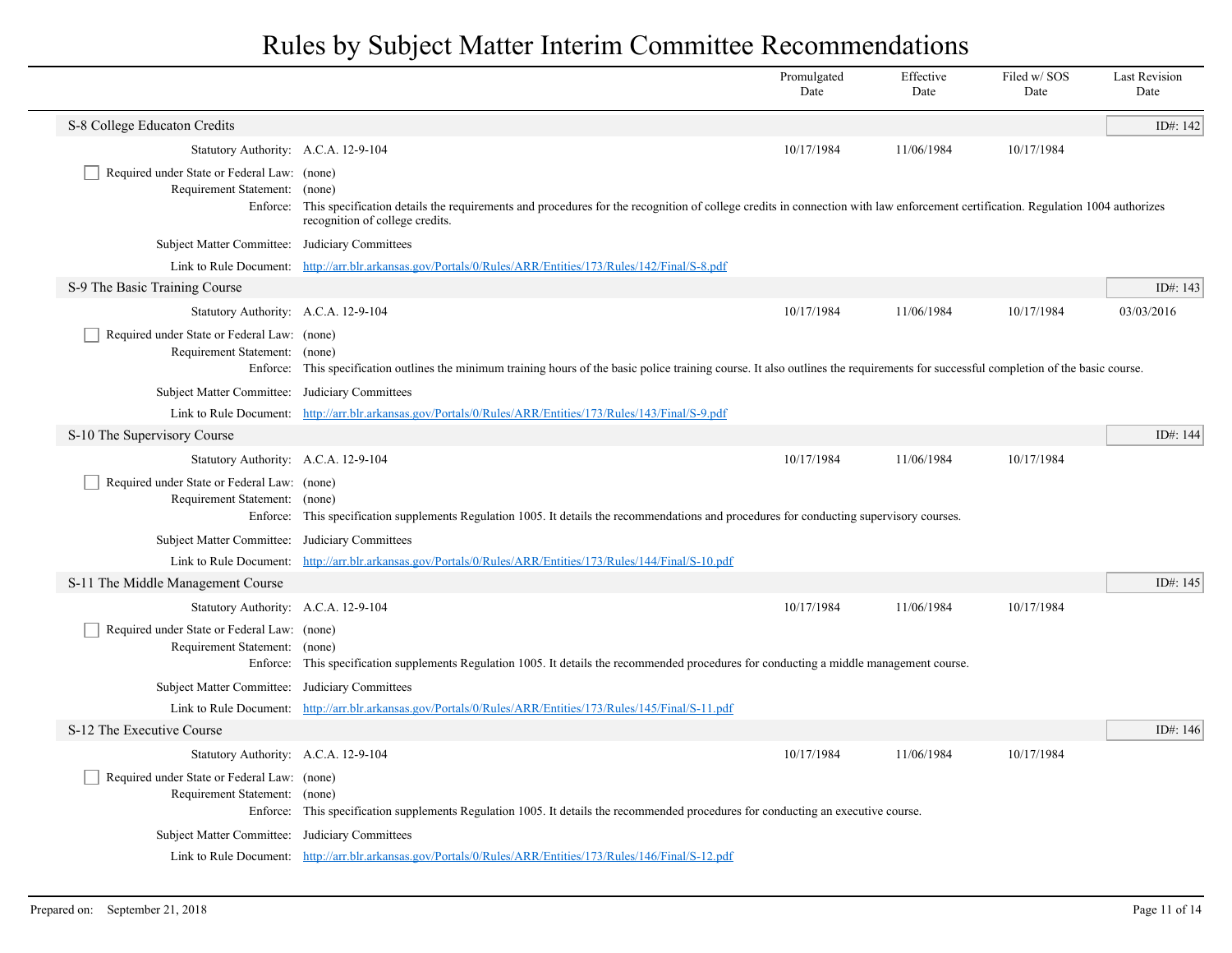|                                                                              |                                                                                                                                                                                                                                                                                                                                                                                                                                                                                                                                                                                             | Promulgated<br>Date | Effective<br>Date | Filed w/ SOS<br>Date | <b>Last Revision</b><br>Date |
|------------------------------------------------------------------------------|---------------------------------------------------------------------------------------------------------------------------------------------------------------------------------------------------------------------------------------------------------------------------------------------------------------------------------------------------------------------------------------------------------------------------------------------------------------------------------------------------------------------------------------------------------------------------------------------|---------------------|-------------------|----------------------|------------------------------|
| S-13 The Refresher Course                                                    |                                                                                                                                                                                                                                                                                                                                                                                                                                                                                                                                                                                             |                     |                   |                      | ID#: 147                     |
| Statutory Authority: A.C.A. 12-9-104                                         |                                                                                                                                                                                                                                                                                                                                                                                                                                                                                                                                                                                             | 10/17/1984          | 11/06/1984        | 10/17/1984           | 03/03/2016                   |
| Required under State or Federal Law: (none)<br>Requirement Statement: (none) | Enforce: This specification supplements Regulation 1005. It details the requirements for conducting a law enforcement refresher course.                                                                                                                                                                                                                                                                                                                                                                                                                                                     |                     |                   |                      |                              |
| Subject Matter Committee: Judiciary Committees                               |                                                                                                                                                                                                                                                                                                                                                                                                                                                                                                                                                                                             |                     |                   |                      |                              |
|                                                                              | Link to Rule Document: http://arr.blr.arkansas.gov/Portals/0/Rules/ARR/Entities/173/Rules/147/Final/S-13.pdf                                                                                                                                                                                                                                                                                                                                                                                                                                                                                |                     |                   |                      |                              |
| S-14 The Specialized Course                                                  |                                                                                                                                                                                                                                                                                                                                                                                                                                                                                                                                                                                             |                     |                   |                      | ID#: 148                     |
| Statutory Authority: A.C.A. 12-9-104                                         |                                                                                                                                                                                                                                                                                                                                                                                                                                                                                                                                                                                             | 10/17/1984          | 11/06/1984        | 10/17/1984           |                              |
| Required under State or Federal Law: (none)<br>Requirement Statement: (none) | Enforce: This specification supplements Regulation 1005. It details the requirements and procedures for conducting specialized law enforcement courses such as officer survival, jail<br>standards, firearms, or instructor development.                                                                                                                                                                                                                                                                                                                                                    |                     |                   |                      |                              |
| Subject Matter Committee: Judiciary Committees                               |                                                                                                                                                                                                                                                                                                                                                                                                                                                                                                                                                                                             |                     |                   |                      |                              |
|                                                                              | Link to Rule Document: http://arr.blr.arkansas.gov/Portals/0/Rules/ARR/Entities/173/Rules/148/Final/S-14.pdf                                                                                                                                                                                                                                                                                                                                                                                                                                                                                |                     |                   |                      |                              |
| S-15 Cetification of Law Enforcement Officers                                |                                                                                                                                                                                                                                                                                                                                                                                                                                                                                                                                                                                             |                     |                   |                      | ID#: $149$                   |
|                                                                              | Statutory Authority: A.C.A. 12-9-104, A.C.A. 12-9-304                                                                                                                                                                                                                                                                                                                                                                                                                                                                                                                                       | 10/17/1984          | 11/06/1984        | 10/17/1984           | 05/01/2018                   |
| Required under State or Federal Law: A.C.A. 12-9-304                         | Requirement Statement: Specific requirements for Auxiliary Officers<br>Enforce: This specification supplements Regulations 1010, 1011, and 1012 concerning law enforcement certificates. It details the education and training points required for advancement<br>through the various law enforcement certifications. It also details the different types of certifications and the individual requirements for obtaining them. This specification was<br>recently updated to reflect the change to "law enforcement agency" in Regulation 1001. The update is effective as of May 1, 2018. |                     |                   |                      |                              |
| Subject Matter Committee: Judiciary Committees                               |                                                                                                                                                                                                                                                                                                                                                                                                                                                                                                                                                                                             |                     |                   |                      |                              |
|                                                                              | Link to Rule Document: http://arr.blr.arkansas.gov/Portals/0/Rules/ARR/Entities/173/Rules/149/Final/S-15.pdf                                                                                                                                                                                                                                                                                                                                                                                                                                                                                |                     |                   |                      |                              |
| S-16 Certification of Instructors                                            |                                                                                                                                                                                                                                                                                                                                                                                                                                                                                                                                                                                             |                     |                   |                      | ID#: $150$                   |
| Statutory Authority: A.C.A. 12-9-104                                         |                                                                                                                                                                                                                                                                                                                                                                                                                                                                                                                                                                                             | 10/17/1984          | 11/06/1984        | 10/17/1984           | 03/03/2016                   |
| Required under State or Federal Law: (none)<br>Requirement Statement:        | (none)<br>Enforce: This specification supplements Regulation 1016 regarding certification of instructors. It details the types of instructor certificates and the requirements necessary to obtain the<br>appropriate certificate.                                                                                                                                                                                                                                                                                                                                                          |                     |                   |                      |                              |
| Subject Matter Committee: Judiciary Committees                               |                                                                                                                                                                                                                                                                                                                                                                                                                                                                                                                                                                                             |                     |                   |                      |                              |
|                                                                              | Link to Rule Document: http://arr.blr.arkansas.gov/Portals/0/Rules/ARR/Entities/173/Rules/150/Final/S-16.pdf                                                                                                                                                                                                                                                                                                                                                                                                                                                                                |                     |                   |                      |                              |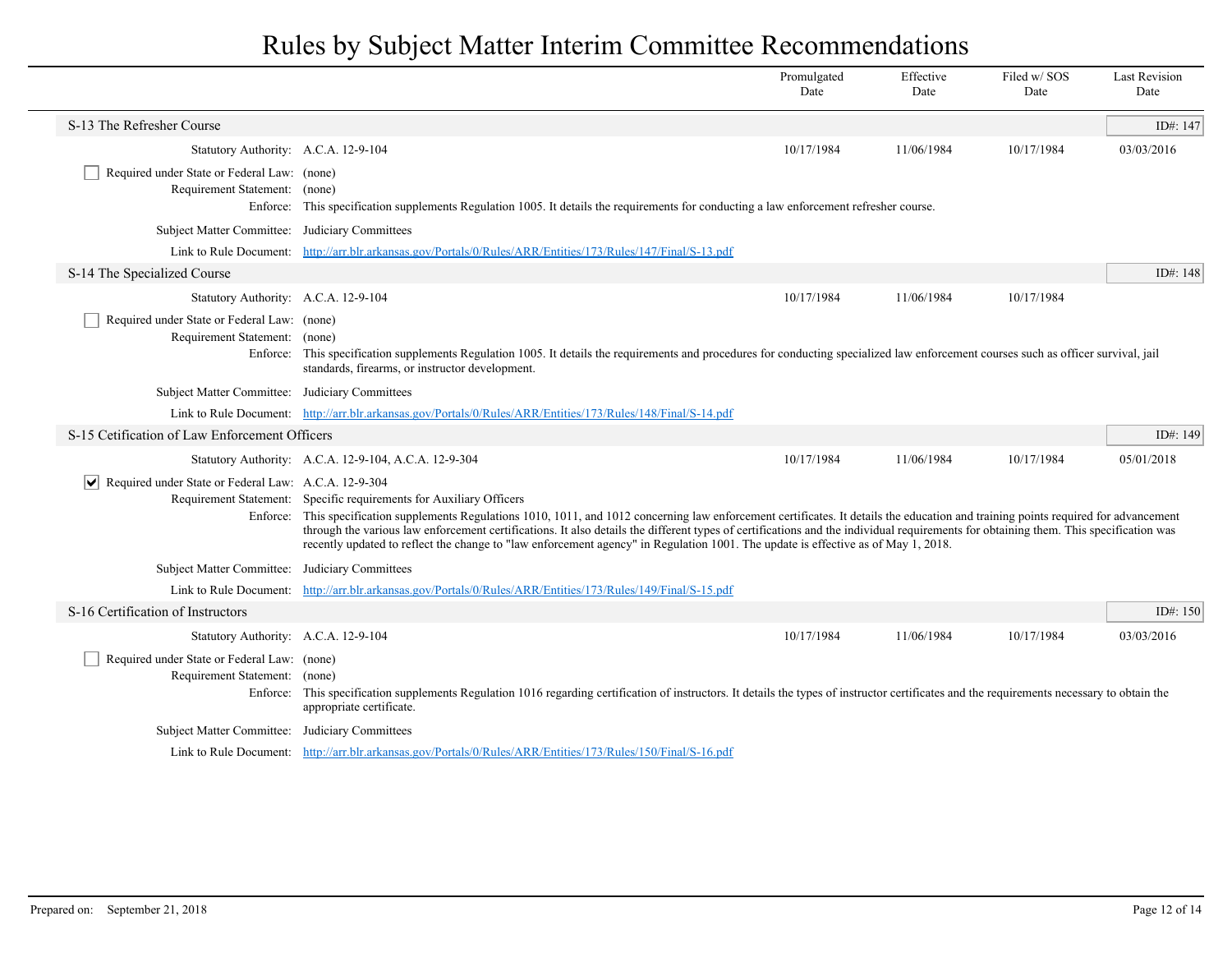|                                                                                   |                                                                                                                                                                                                                                                                                                                                                        | Promulgated<br>Date | Effective<br>Date | Filed w/SOS<br>Date | <b>Last Revision</b><br>Date |  |
|-----------------------------------------------------------------------------------|--------------------------------------------------------------------------------------------------------------------------------------------------------------------------------------------------------------------------------------------------------------------------------------------------------------------------------------------------------|---------------------|-------------------|---------------------|------------------------------|--|
| S-17 Certification of Police Traffic Radar Operators and Instructors              |                                                                                                                                                                                                                                                                                                                                                        |                     |                   |                     | ID#: 151                     |  |
|                                                                                   | Statutory Authority: A.C.A. 12-9-104; A.C.A. 12-9-402; A.C.A. 12-9-403                                                                                                                                                                                                                                                                                 | 10/17/1984          | 11/06/1984        | 10/17/1984          | 05/01/2018                   |  |
| Required under State or Federal Law: (none)<br>Requirement Statement:<br>Enforce: | (none)<br>This specification supplements Regulation 1015 regarding police traffic radar operators and instructors. It details the requirements for obtaining a radar operator certificate. This<br>specification was recently updated to reflect the change to "law enforcement agency" in Regulation 1001. The update is effective as of May 1, 2018. |                     |                   |                     |                              |  |
| <b>Subject Matter Committee:</b>                                                  | Judiciary Committees                                                                                                                                                                                                                                                                                                                                   |                     |                   |                     |                              |  |
|                                                                                   | Link to Rule Document: http://arr.blr.arkansas.gov/Portals/0/Rules/ARR/Entities/173/Rules/151/Final/S-17.pdf                                                                                                                                                                                                                                           |                     |                   |                     |                              |  |
| S-18 Certification of Schools or Courses                                          |                                                                                                                                                                                                                                                                                                                                                        |                     |                   |                     | ID#: 152                     |  |
| Statutory Authority: A.C.A. 12-9-104                                              |                                                                                                                                                                                                                                                                                                                                                        | 10/17/1984          | 11/06/1984        | 10/17/1984          | 03/03/2016                   |  |
| Required under State or Federal Law: (none)<br>Requirement Statement: (none)      | Enforce: This specification supplements Regulation 1017 related to certification of schools or courses. It provides for the definition of various frequently used terms, and outlines the<br>requirements and procedures certifying a school or course.                                                                                                |                     |                   |                     |                              |  |
| <b>Subject Matter Committee:</b>                                                  | Judiciary Committees                                                                                                                                                                                                                                                                                                                                   |                     |                   |                     |                              |  |
|                                                                                   | Link to Rule Document: http://arr.blr.arkansas.gov/Portals/0/Rules/ARR/Entities/173/Rules/152/Final/S-18.pdf                                                                                                                                                                                                                                           |                     |                   |                     |                              |  |
| S-19 Certification of Field Training Officers                                     |                                                                                                                                                                                                                                                                                                                                                        |                     |                   |                     | ID#: 153                     |  |
| Statutory Authority: A.C.A. 12-9-104                                              |                                                                                                                                                                                                                                                                                                                                                        | 10/17/1984          | 11/06/1984        | 10/17/1984          | 03/03/2016                   |  |
| Required under State or Federal Law: (none)<br>Requirement Statement:<br>Enforce: | (none)<br>This specification supplements Regulation 1014 related to certification of a field training officer. It outlines the requirements for obtaining a field training officer certification from<br>the Commission.                                                                                                                               |                     |                   |                     |                              |  |
| <b>Subject Matter Committee:</b>                                                  | Judiciary Committees                                                                                                                                                                                                                                                                                                                                   |                     |                   |                     |                              |  |
| Link to Rule Document:                                                            | http://arr.blr.arkansas.gov/Portals/0/Rules/ARR/Entities/173/Rules/153/Final/S-19.pdf                                                                                                                                                                                                                                                                  |                     |                   |                     |                              |  |
| S-20 Certification of Specialized Police                                          |                                                                                                                                                                                                                                                                                                                                                        |                     |                   |                     | ID#: 154                     |  |
| Statutory Authority: A.C.A. 12-9-104                                              |                                                                                                                                                                                                                                                                                                                                                        | 10/17/1984          | 11/06/1984        | 10/17/1984          | 03/03/2016                   |  |
| Required under State or Federal Law: (none)<br>Requirement Statement:<br>Enforce: | (none)<br>This specification supplements Regulation 1013 regarding certification of specialized police personnel. It outlines the requirements for obtaining a specialized police officer<br>certification.                                                                                                                                            |                     |                   |                     |                              |  |
| Subject Matter Committee: Judiciary Committees                                    |                                                                                                                                                                                                                                                                                                                                                        |                     |                   |                     |                              |  |
|                                                                                   | Link to Rule Document: http://arr.blr.arkansas.gov/Portals/0/Rules/ARR/Entities/173/Rules/154/Final/S-20.pdf                                                                                                                                                                                                                                           |                     |                   |                     |                              |  |